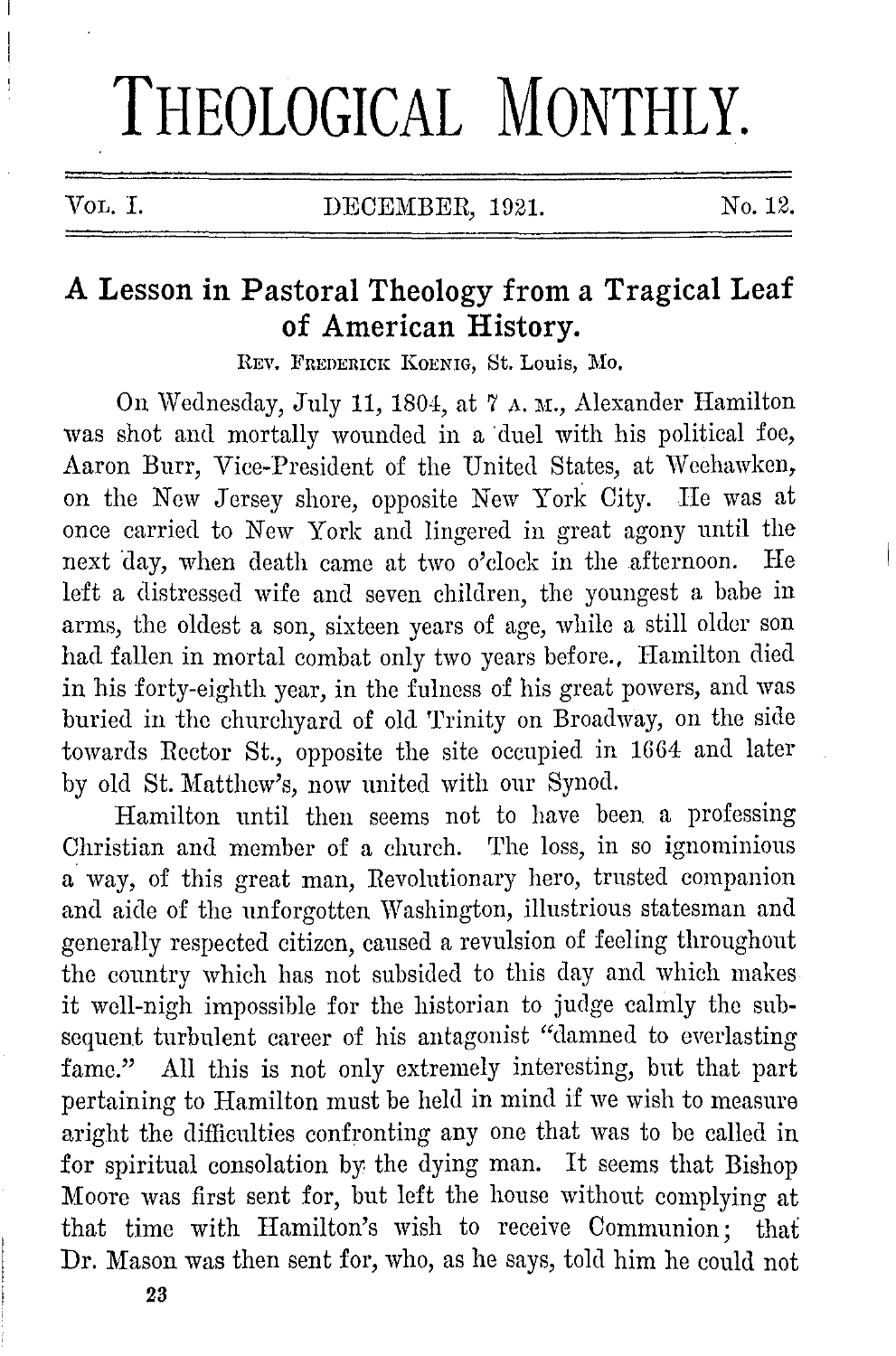# **THE THEOLOGICAL OBSERVER.**

#### **The Worth of Our** Confessions.

Now that the *Triglot Concordia* is on the market, some means should be found to acquaint non-Lutherans in larger measure than heretofore with the excellency of our confessional writings as statements of Scriptural truth. Fair critics, also in the Reformed group of Churches, will not withhold their praise. As late as 1912 Professor William Curtis of the University of Aberdeen, in his *History of Greeds and Confessions of Faith,* praised the '"dignified simplicity temperate tone, and Christian spirit" of the Augsburg Confession, its "profound loyalty to the best traditions of the catholic Church and the great fathers, its faithfulness to Scripture." "No one," he says, "can read the Augsburg Confession without being deeply impressed by the sincerity of its efforts to conserve the Scriptural and spiritual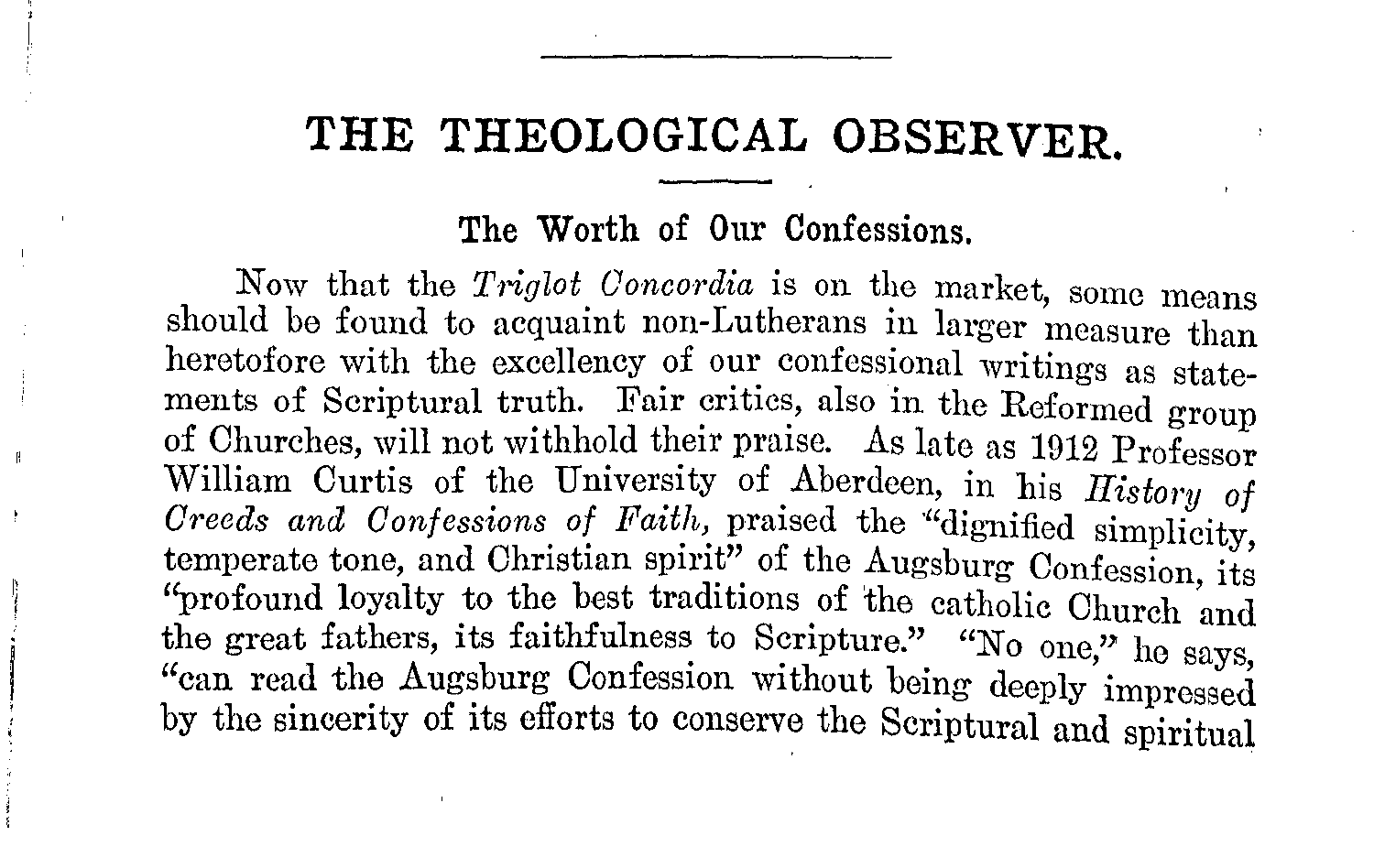essentials of traditional Christianity." And regarding the Formula of Concord he has the astute remark: "It may be that we owe it to the undaunted efforts of these men that we have learned either 'to practise or at least to respect undogmatic silence upon sacred mysteries left undisclosed by Holy Writ itself." These are utterances of a Presbyterian and a Scotchman. Lutherans generally will subscribe to the following estimate of the Formula of Concord which appeared on the editorial page of the *Lutheran* in 1907: "No one who studies the errors that are masquerading in the garb of truth in the Protestant wing of the Church to-day can fail to reach the conviction that the Formula occupies the citadel of Reformation truth with Romanism and much of Protestantism at about equal remoteness at the other end. There is to-day much less difference between Rome and many Protestants on the doctrines of original sin, justification, good works, and the divinity of Christ than there is between some so-called Lutherans in certain rationalistic centers. Judged by the conclusions the Formula has arrived at, it ranks to-day among the noblest, clearest, most unequivocal statements of Scriptural fundamental truth that have yet .appeared in any clime or tongue. Were its conclusions accepted today, there would be fewer preachers on Protestant pulpits talking of natural evolution from a state of semidepravity to a state of selfrighteousness; there would be £ewer to speak slightingly of justification by faith and proudly of justification by works; fewer to speak of salvation by character and against salvation through an all-sufficient atonement; and fewer questionings about the divinity of Christ. While its definition of the *communicatio idiomatum* may strike the modern theological mind as a sort of dry and lifeless anatomical conception of the Person of Christ, it can be said to make Unitarianism and all forms of Socinianism impossible to one who accepts its statements."

There has been a call in various quarters of late for a new Luther to lead the world out of the confusion in which it has been weltering since the war. We need no new Luther. But we need an intense study of the old Luther and of the documents in which our Church has with incomparable clearness of definition set forth the teachings of Holy Scripture as restored to the world through the Reformer. GRAEBNER.

## Radicals and Evangelicals in the Anglican Church.

"This is the beginning of a tremendous controversy," is the opening sentence of a British correspondent's discussion of the Cambridge Congress of Liberals, writing in the *Living Church.* Lovers of the truth must hope that it will be the beginning of a "tremendous controversy," since it will be either that or the beginning of the end of Evangelicalism in the Church of England.

We confess to a feeling somewhat of dismay as we notice the halfhearted, compromising manner in which the Evangelicals of the episcopacy are meeting the challenge of the infidels who were gathered at Brixton. In the *Living Church* of October 29 the gathering of Evangelicals at Cheltenham, September 26-28, is reported. At the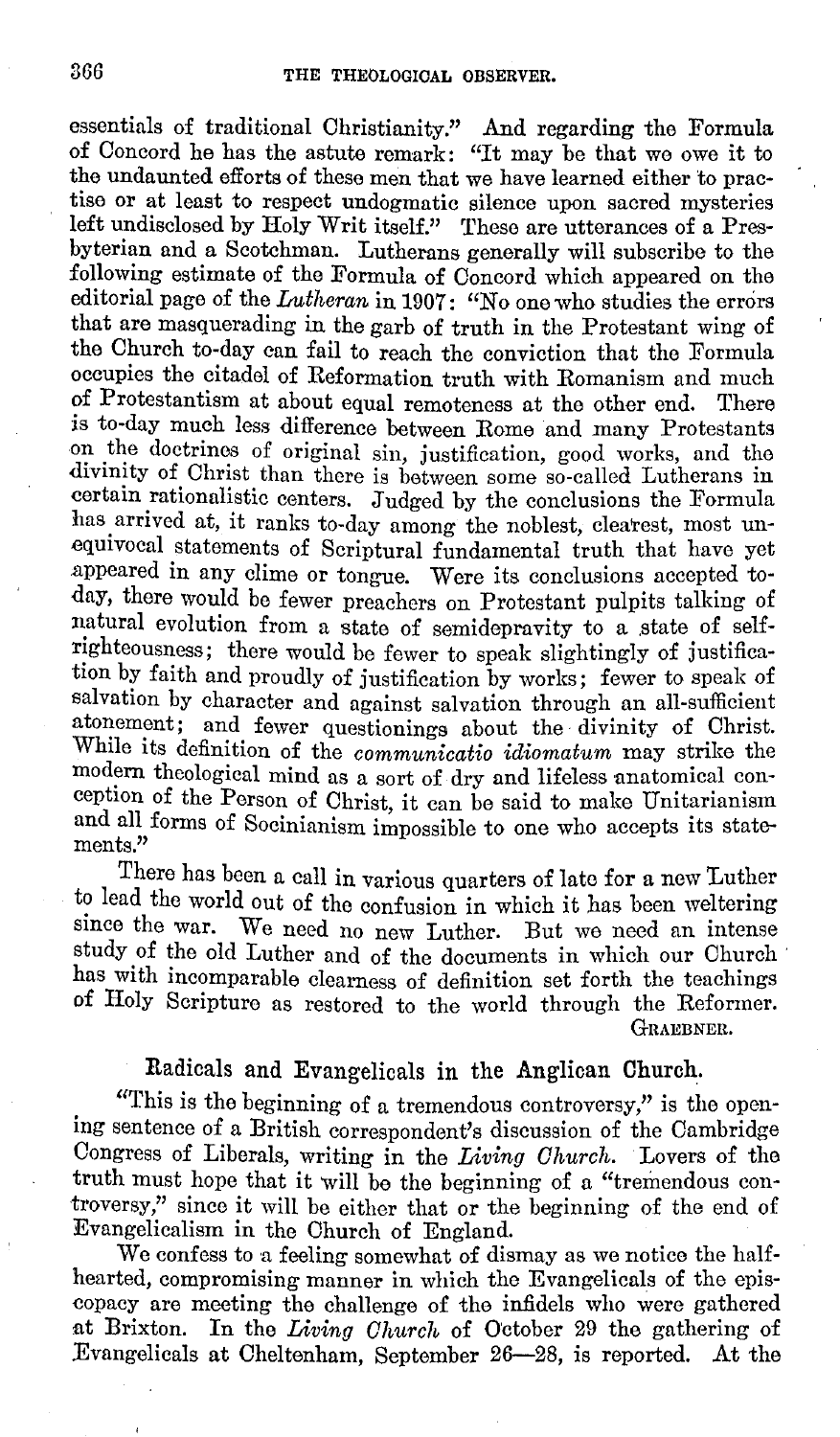opening meeting the chairman adverted to the "unhappy divisions at present prevailing within the Church of England," and stated an obvious truth by saying that the attempts at church union which have been put forth by Anglicans must fail "when we ourselves find it difficult to rebut the charge that there are at least three different 'religions' within our own Church." Other speakers dwelt with much emphasis on the same point, that Anglicans cannot urge reunion of separated Christians when they in their own communion are hopelessly divided. With these sentiments every Protestant will find himself in agreement. If anything is apt to convince us that the Briton is completely lacking the gift of humor, it is the spectacle of Anglicanism inviting the Churches to accept its leadership in the movements for union. One of the priests, however, attempted to find one common ground upon which all Anglicans can meet and unite - the *Book of Common Prayer.* The suggestion is a desperate one when it is considered that the entire doctrinal contents of the *Boole of Common Prayer* has been scrapped by radicals. Still it is suggested that "the using together of its prayers ought to bring mutual confidence."

**An** attempt was made at one of the sessions to formulate three great principles on which the warring factions ought to find it feasible to become united. These principles, as stated by Canon Glazebrook, of Ely, are the following: "(1) That all truth forms a unity. (2) Re-<br>ligious knowledge is progressive as the ages go by. (3) Faith, not ligious knowledge is progressive as the ages go by. belief, is the cardinal fact of religion." It seems incredible that an attempt should be made to build up shattered religious unity on a foundation like this. There is not a tenet of Ritschlianism that will not find ample quarters in these three sentences. Lest, however, the liberal attitude of Evangelicalism should fail to impress the radicals of the communion, Canon Glazebrook, according to the report before us, outspokenly criticized the infallibility of the Bible. "In matters of belief the old formulas have ceased to satisfy the instructed, and to the uninstructed they present no meaning at all." The *Living Church* correspondent records the Cheltenham Conference as *a noble attempt*  to remind men of variant convictions "of the littleness of their differences in view of the great end which they were seeking"!

In an editorial of November 12, the *Living Church* discusses "The Liberals and the Bible" and quotes from one of the British liberal divines the following description of the preachers of this type: "They are preaching something entirely alien from what was once meant by Christianity. They are really preaching an entirely new religion and concealing the fact, even from themselves, by disguising it in the phraseology of the old.  $\ldots$  Nowhere in the New Testament does the Jesus of liberal theology show Himself. The simple Jesus of liberal Christianity cannot be found." The *Living Church* editor then adds: "This quotation is not a criticism of the liberal point of view by a hostile outsider, but a summary of the condition of affairs from one inside the camp. Could the case be much more clear? Is there anything further to be said of the tendency and results of the liberal point of view than what is here set down? Is the function of the Church to seek after truth, discarding the precious treasure committed /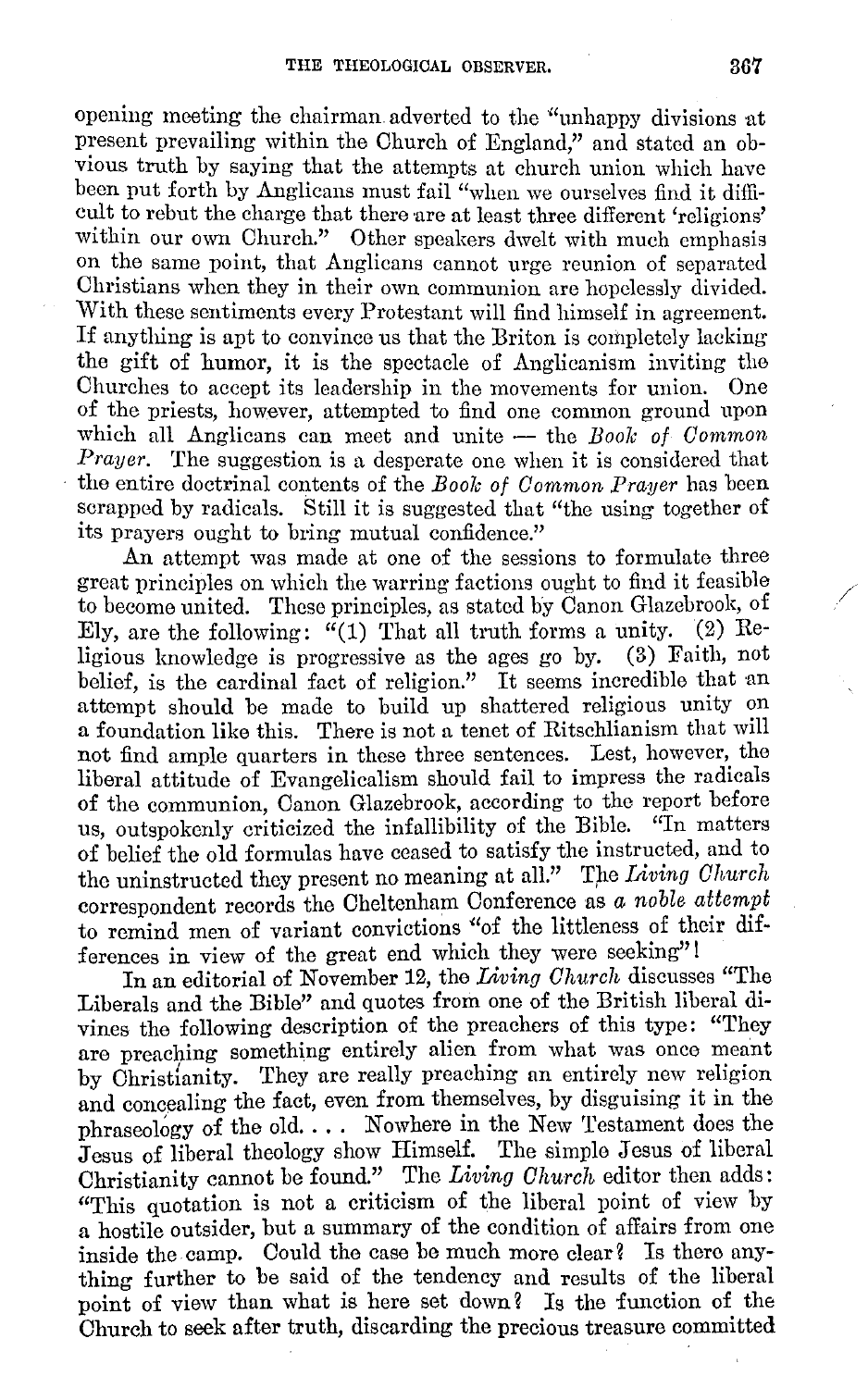to her of God's revelation of Himself in Holy Writ, or to expound the 'faith once given'? It is high time for us again to assure ourselves of the truth and the permanence of that position on which our faith rests -the authority of God's holy Word vindicated and established by that of His Mystical Body, the Ohurch of God." With the position of this editorial no Evangelical will quarrel. Unfortunately it is grounded upon an idea which must lead, as it has led many Anglicans, to Romanism, - the authority of the Word "vindicated and *established by* the Ohurch," a conception which is as unhistorical as it is unbiblical. GRAEBNER.

# **The Line between Rationalism and Evangelism.**

The *Presbyterian* (September 8, 1921) contained the following statement as regards Modernism: "The line is clearly and distinctly drawn between Rationalism and Evangelicism, and Modernism is Rationalism." In reply to the question, "Who drew this line?" the editor of the *Presbyterian* (October 20, 1921) says: -

"We answer, Rationalism and Evangelicism are two opposing his-<br>torical views. The line is drawn between them by their own nature The line is drawn between them by their own nature, as much as there was a line of battle drawn between the Central Alliance and the Entente Rationalism takes for its standard of Rationalism takes for its standard of authority in religion and morals the human reason, using reason in its broadest sense. In this case the reason, either through the senses or by demonstration, or by consciousness, determines what is true religiously and what is right morally. As each individual reason is independent and each mind thinks for itself, each person becomeg a law unto himself in religion and morals. •

"Evangelicism finds its authority for religion and morals in the Bible, a revelation from God. The function of the reason is to receive this revelation on its evidence, and he who receives it becomes a be-<br>liever. As the Bible totifier of Christ, they who helieve the Bible As the Bible testifies of Christ, they who believe the Bible receive Ohrist, and so become the children of God. The rationalist is not a child of God, he is a stranger to Him. God says to him, 'I never knew you.'

"A correspondent says, "The *Presbyterian* is not popular with *thinkers*." Yes that is true when thinker is used in the sense of 'free*thinkers.'* Yes, that is true when thinker is used in the sense of 'free-<br>thinkers.' But it is popular with *helieners* and believers think upon But it is popular with *believers*, and believers think upon the Word, the Law, and the Son of God. We expect those who follow their own thoughts and wisdom to be opposed to us, because we stand by the Word of God, and the wisdom of man is foolishness with God. The Greeks call the Gospel foolishness, and the Jews call it a stumbling-block, but it is the power of God and the wisdom of God to them who believe. There can be no fellowship in religion between the rationalistic thinker and the believer in the Gospel or the evangel. They have no fellowship one with the other. **Our** correspondent claims to be orthodox, evangelical. If so, then he believes the Bible as the only infallible rule of faith and practise, and with him the *Presbyterian* is one in all essentials."

The fight of the *Presbyterian* is the fight of every believer in the Bible, just as it was, the fight of Jesus two thousand years ago. In

ľ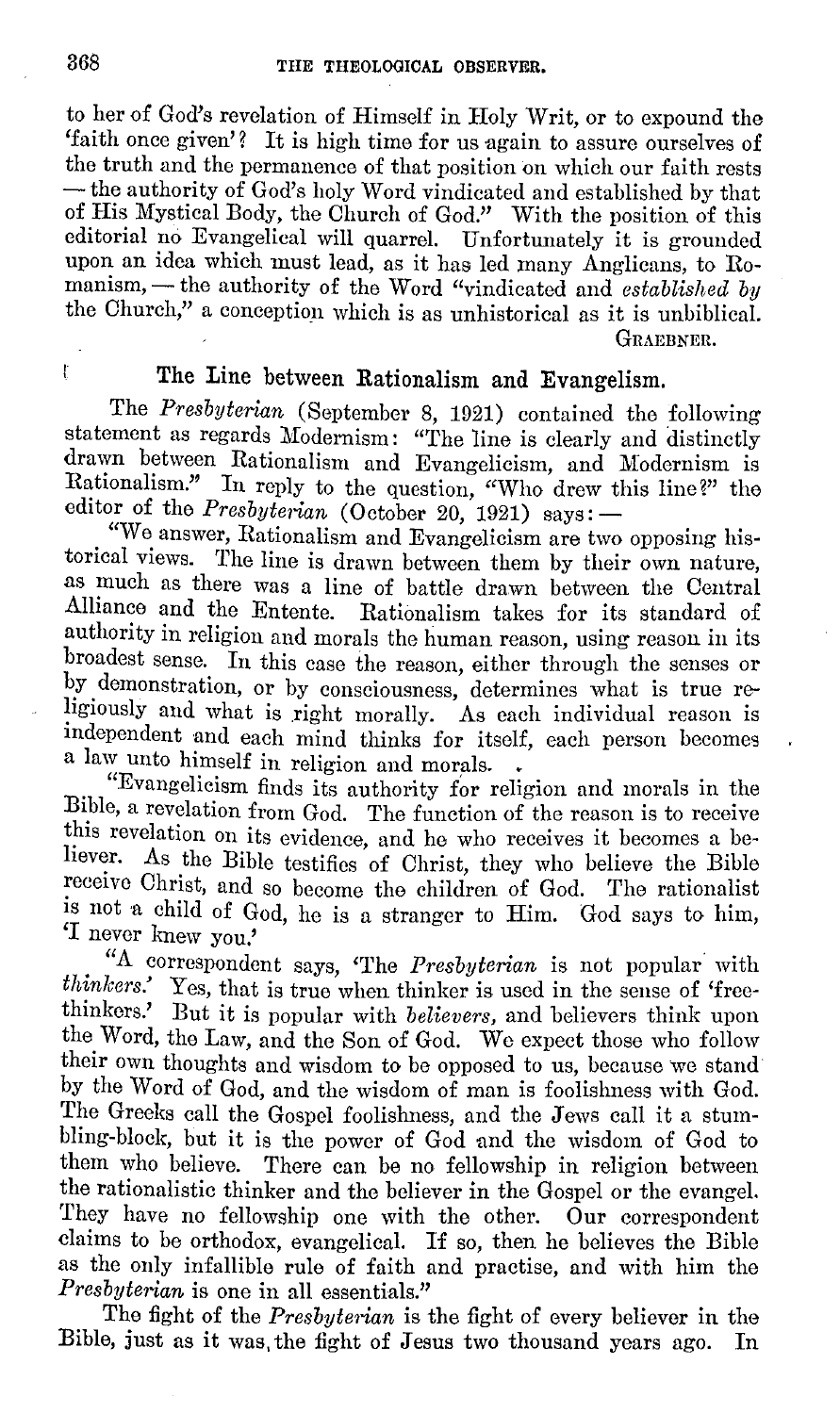His struggle with the Rationalism of the Pharisees, our Savior very clearly and distinctly drew the line between Himself and His freethinking opponents by saying: "Ye are from beneath; I am from above: ye are of this world; I am not of this world." John 8, 23. Even so the theology of the believer is from above, the work of the Holy Ghost, while the Rationalism of modern skeptics, both in the Church and outside the Church, is from beneath, earthly, carnal, ,devilish. The *Presbyterian* is right in declaring that there can be no fellowship in religion between the rationalistic thinker and the believer in the Gospel, because they have no fellowship one with the other. "Be ye not unequally yoked together with unbelievers." 2 Cor. 6, 14.

#### **Sidetracking Evangelistic Work in the Mission-Fields.**

Relative to a report, published in a circular sent out from the Board of Foreign Missions, to the effect that, as claimed by some, purely evangelistic work is being sidetracked on the mission-fields for the more attractive medical, higher educational, social, and other forms of work, the *Presbyterian* (October 20, 1921) admits the truth .0 f this information and deplores the growing tendency to belittle the ,evangelistic work. We read: '"Evangelistic work is clearly defined in the Scriptures, in the history of the Church, and in the modern terms used in the Church, and is held to signify the preaching of the ·Gospel for the salvation of souls. Many devout believers have therefore been grieved and vexed because they have facts which show a growing tendency in the missions to belittle the evangelistic work and to supplement it with the processes of charity and civilization. At Seoul the plan is first to educate the heathen, whether converted or not, and then by extra-curriculum work and by sufferance, outside the school, some time an effort may be given to Christian instruction and . evangelistic work, which is thus sidetracked. The pressure of these times demands clearness and frankness. Inasmuch as they (the secretaries and members of the Foreign Board) have been notified of the state of tho case, the Church holds them responsible for the proper , expenditure of her funds and the pursuit of her high purpose and commission to preach the Gospel to every creature and to teach all nations whatsoever He has commanded her." In calling attention to this sidetracking of evangelistic work, we wish to say that Christ has . ordained but one means for the conversion of man, namely, the preaching of the Gospel, and that every other form of work, such as the medical, educational, and social, will not in itself convert a single . soul, as has been proved time and again. Hence these activities must remain *ancillae*, and must never become *matronae*. Let Christian mis-. sionaries go forth with the light of the Gospel as the supreme blessing of God and the only divine means of benefiting man spiritually and ,eternally. Let them bring to the heathen world the choicest gifts of modern civilization and learning, but let them also clearly point out that education and civilization are not identical with the Gospel of ,Christ, which alone can save perishing souls from perdition.

MUELLER.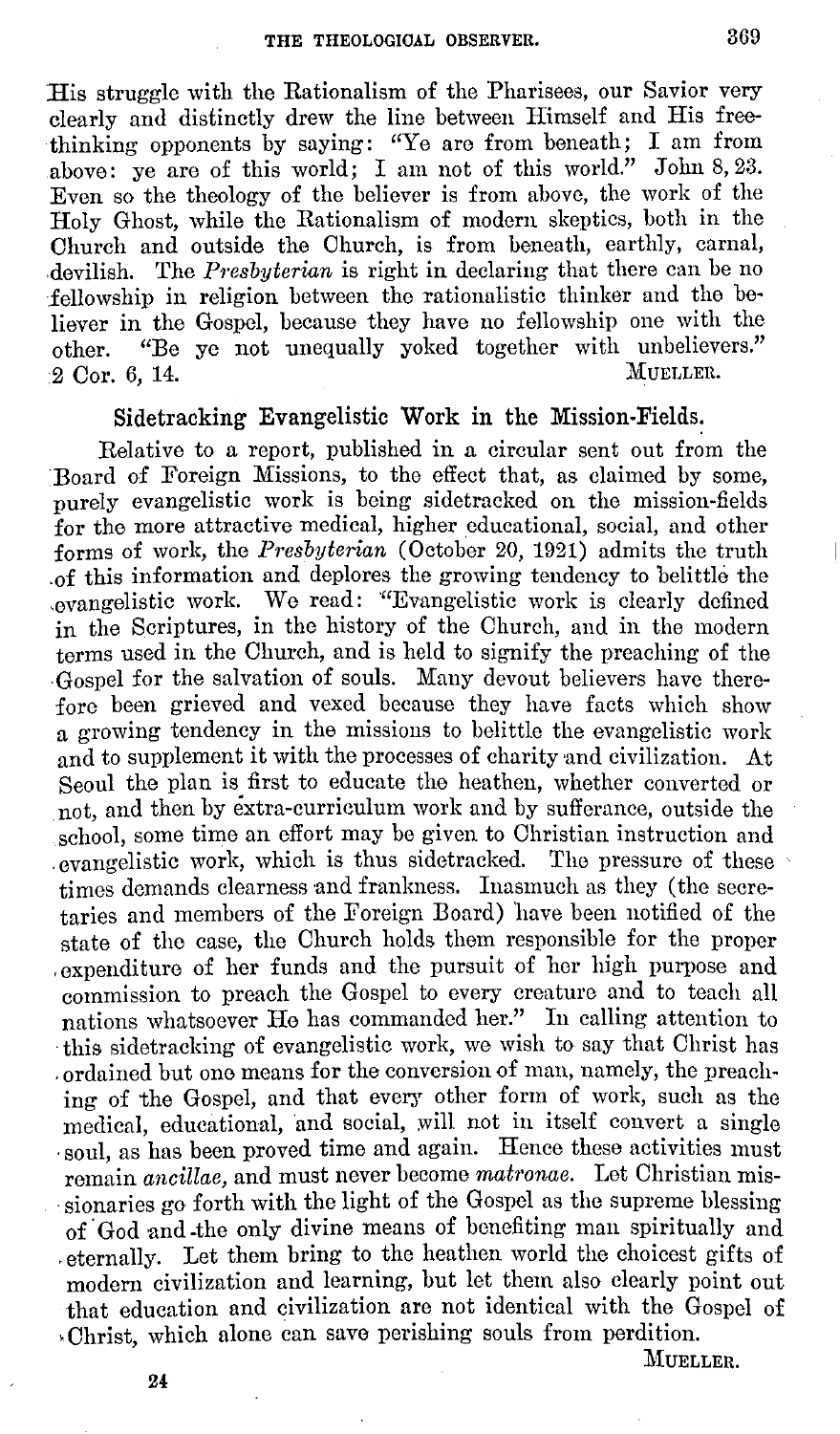### **Radicalism in India Missions.**

Certain responsible agents of the London Missionary Society in Bangalore, India, last year prepared a *Hymn- and Prayer-Boole* for the use of Indian students who have not accepted Christianity, and deliberately omitted any appeal to the name of Christ. None of the hymns and prayers are distinctively Christian in theology. The object of the compilers was "to lead Hindu and Mohammedan students to the practise of prayer to God the Creator and Father, in the hope that in this way they will make religious progress and be brought nearer to Christ." It is said that a few "leading" missionaries of other societies have adopted this practise, with the same aim.

The London Missionary Society's Board had to consider whether the method in question could be approved by "a society avowedly and sincerely evangelical." After carefully studying the devotional book adopted by the Bangalore missionaries, the Society's India subcommittee came to the conclusion that "there is no occasion for the interference of the Board with the liberty of method in evangelism which has always been recognized in the L. M. S., so long as the ultimate aim of that evangelism, the bringing of men and women to Christ, is fully kept in view." The committee recognized the intention of the compilers to use the form of daily prayer as a means of bringing non-Christian students to a knowledge of Christ, but expressed the opinion that to each of the books of prayers should be added a section containing prayers specially intended for the use of Christian students in high schools and hostels, or of students who are "approaching the Christian position." The predominant feeling was that liberty should be extended to the authors of "this experimental method in missionary service," and by a majority of more than seven to one the resolution of the committee was finally adopted. Evidently, then, only one out of eight on this occasion thought it necessary to attach any importance to the sayings of our Lord regarding the condition of access to the Father.

The *Hymn- and Prayer-Boole* of the London Missionary Society is not the only one that refrains from mentioning the name that is above every name, in order that the unconverted may not become conscious of the gulf that separates them from the Father. The Friends Settlement at Calcutta has published a *Book of Prayers, written for use in an Indian College* which does not once mention the name of Jesus Christ. There is no recognition of the fact that man has departed from the living God, and has sinned against the Most High. The standpoint is that of the baldest evolution. Witness the fol $lowing:$   $-$ 

"0 Thou who dost deliver us from ourselves,

Purge us to-day from all that is of the beast within us,

Drive from us all the leering and plausible devils of sin,

Which have been born within us of the sore struggle upward of our race, And which in the past by our own grievous fault we have pampered and

Y

This body which by a million years of agony Has been bought for us and built for us, This body wherein dwell groveling the survivals of that animal past Whereby it was created and fashioned, ..."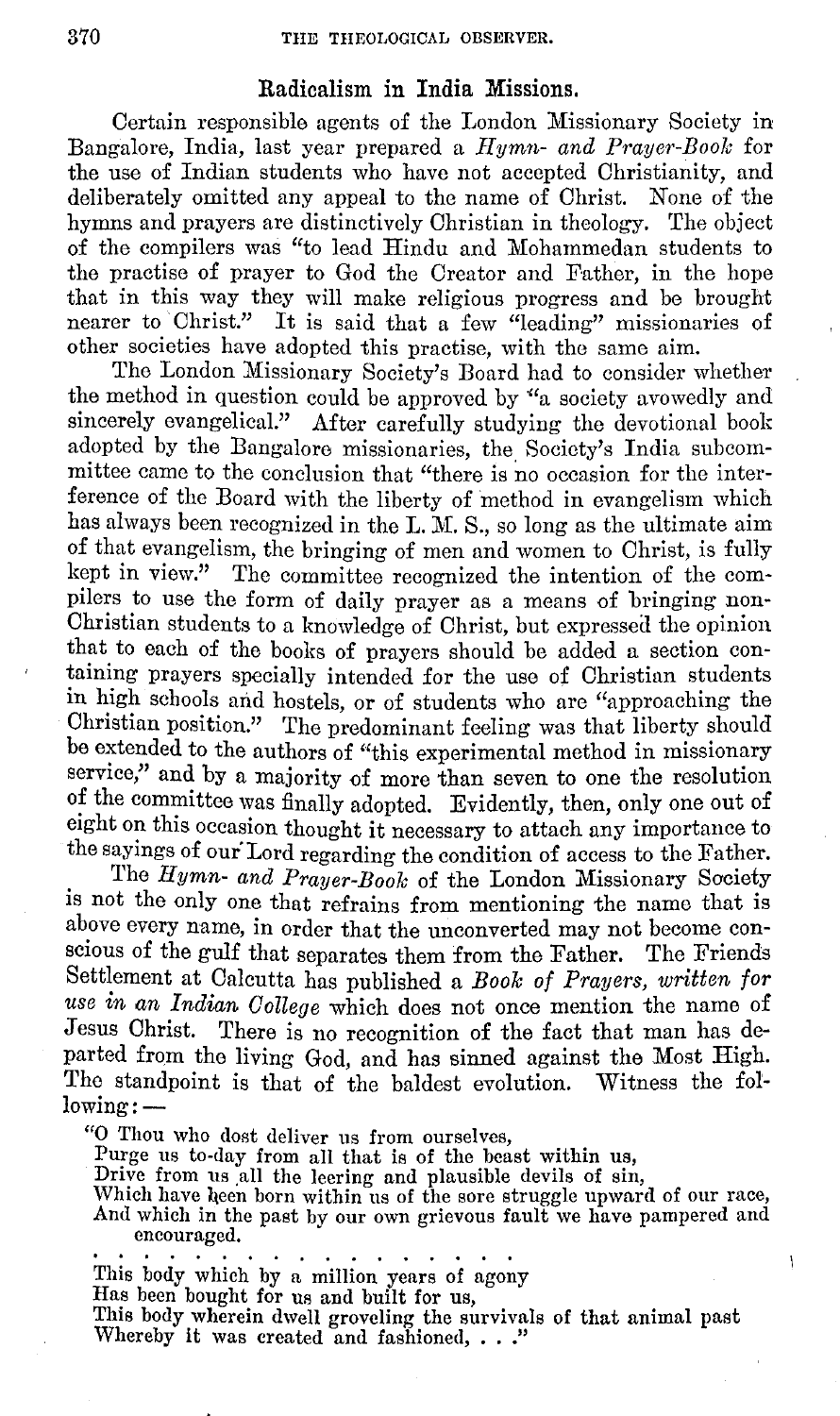$A$ gain: $-$ 

"We stand here, 0 Father,

Heirs of all the ages of Thy creative effort,

Fruit of all the laborious progress, the sacrifice, the agony of the past; We stand erect- for one brief moment- on the crest of history."

The prayer proceeds, not to ask for the gracious benefits of redemption; that would be too humiliating; but: $-$ 

"Help us to pay honestly, unstintingly, and bravely Our part of the great price

Which of old and forever Thou, O our God, Payest in man for man.

Ennoble us this day with a share in Thy work of redemption."

The attitude of the suppliant is almost that of one who is approaching God as an equal, but is weighted with the flesh. The *Harvest Field* of Mysore City, commenting on these prayers, says, all too mildly: "When evolution in its crudest form is being rejected by the best science and philosophy of the day, it seems hardly the time to make a book of prayers from that standpoint." GRAERNER. make a book of prayers from that standpoint."

#### Getting Along Agreeably with Everybody.

The *Methodist Times*, as quoted in the *Biblical Review* (October, 1921), writes: "The modern Church has become afraid of the charge of Puritanism-not because it is more religious than the Puritans, but because it has lost their fervent religion. It has become broad and tolerant. It has also become largely impotent in a time of universal chaos. Compromise, the lowering of the ethical implicates of the Faith, looking with a blind eye at incipient evil: these play into the hand of the devil. The Church may gain the friendship of the world by it, but at the cost of losing the fellowship of God. She is not called to make friends with the world, but to challenge the world and change it. The desperate need of the world to-day is a church blazing with moral passion, unafraid of the sneers of those whose vision of the things which make a nation great or small is lamentably defective." Certainly, it is not the business of the Church to please the world, but to rebuke it where it is wrong and to preach to it the righteousness of God as attained through Christ. 'fhe reason why churches have, in many instances, lost influence and power is, however, not because they have failed in denouncing sin in general. It is hardly fair to accuse the churches of not having exposed the vices prevalent in our times. The majn fault of the churches lies in their refusal to preach the pure Word of God, both to the world without and<br>within their midst, and to denounce the sin of sins, unhelief. The within their midst, and to denounce the sin of sins, unbelief. *Methodist Times* commits the same mistake which the churches have made by uttering generalities; by not mentioning what churches have failed, where they have failed, and why they have failed. If the editor of the *Times* really wishes to help the churches, let him locate the trouble, point out the festering sores, and prescribe the necessary treatment. Let him honestly say: We have not preached the pure Word of God, nor have we applied the Word of God, nor have we insisted upon the Word of God as the only norm of faith and life. It is only in this way that any good will come out of criticism such as the *Times* offers. MUELLER.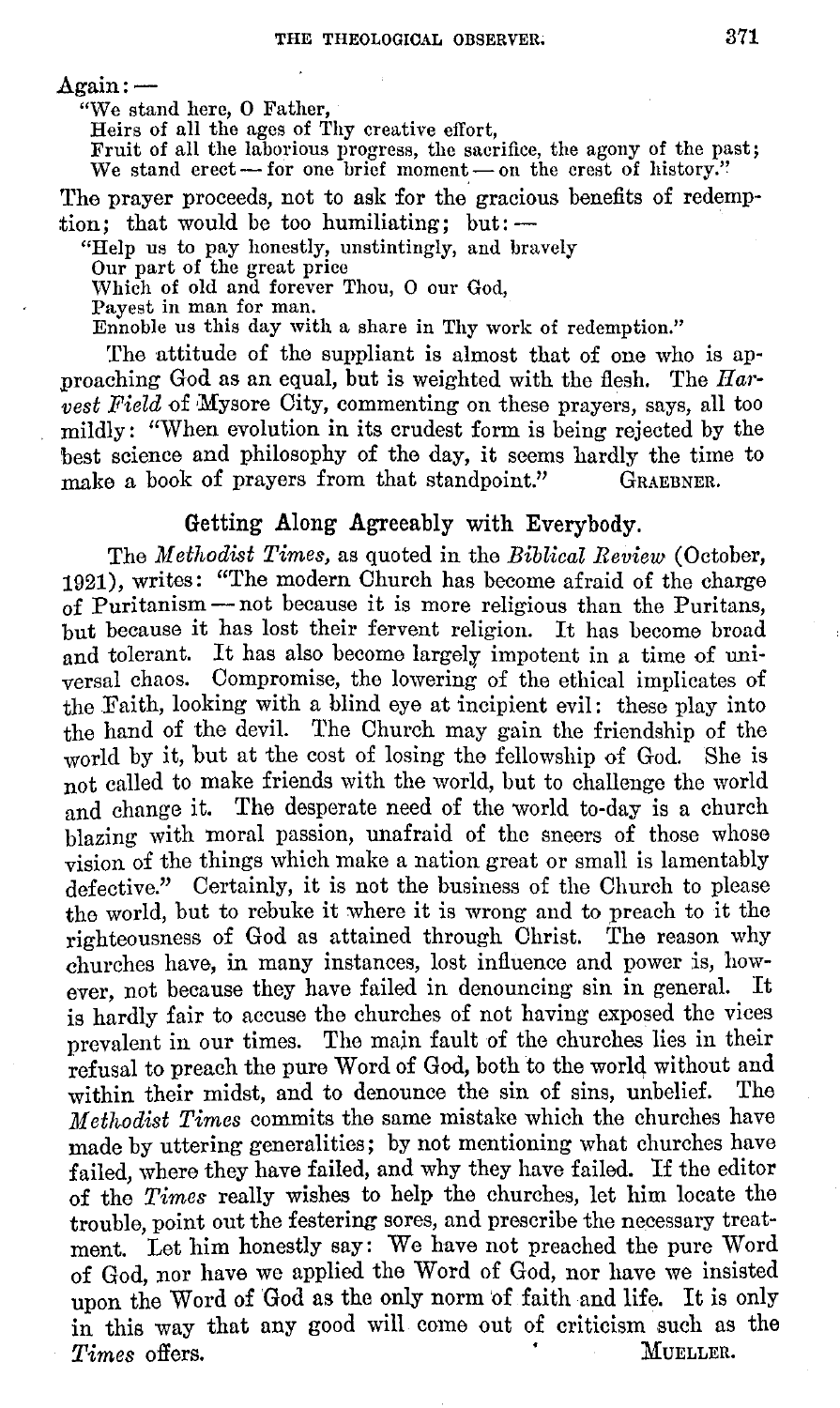#### "Better to Remain Divided."

Reformed churchmen who are so anxious *to* bring about church union that they are willing to sink fundamental differences to bring it about should peruse with all diligence what one of their own number, Dr. A. C. Headlam, says in his recent book, *The Doctrine of the Church and Christian Reimion.* Dr. Headlam is keenly alive to the evils of a divided Christendom, but he writes: ---<br>"From time to time reunion is discussed as if it were an economic or

business proposition. The waste of division and overlapping is dwelt upon, the loss of efficiency or the weakening of power. All such questions in relation to Christianity are secondary. For the fundamental point to re-<br>member about it is that it claims to be a revelation of the truth, and to teach. the truth. However much worldly motives or human frailty have prevailed among the causes of Christian disunion, yet ultimately the causes of division have been differences as to what is true. . . . The evils of disunion are great; hut a far greater evil would be compromise with the truth. It would he better that we should remain divided than leave problems unsolved. If we are to come together, it must he hy wider knowledge and deeper thought, and not by evading the issue."

Discussing the Presbyterian move for organic union of Protestant churches which violently agitated the churches last year (but is defunct now), Rev. Maitland Alexander, writing in the *Presbyterian*, characterized the movement as an attempt to "compel Christians to come together on the plains of Dura and submit to the authority of a supergovernment," and then adds these pertinent thoughts, which state the principle more effectively oven than the passage from Head $lam's$  book just quoted:  $-$ 

"Then I think we should remember that no true unity can be brought about except on the basis of the whole truth. Any unity produced by the sacrifice of great principles or surrender of convictions is impossible. How much can we let go to secure unity? How much of our doctrinal position ought we to surrender in order that we may unite with those who cannot accept it? We are bidden to join this great movement where 'service' shall be the watchword. 'The task of the whole Church,' say these advocates, 'is more important than the faith of the whole Church.' What Jesus taught is said to be of greater importance than who Jesus is. There Jesus taught is said to be of greater importance than who Jesus is. can be no true unity when a church unites with another on the basis of service according to the principles of Jesus, when one church believes him to be 'the world's best man,' and the other, God, the eternal Son.

, "It is a dangerous and divisive thing.to have creedal statements, hastily gotten together by illy prepared men, which are capable of two interpretations or which do not explicitly mention the cardinal doctrines of our Presbyterian faith. If we are so blind that we cannot see the fact that it is see very doctrines which have made our church what it is; if we it is these very doctrines which have made our church what it is; if we are so foolish as to state our faith in a blanket resolution endorsing the creeds of Christendom; if we leave the door open by reason of our carelessly worded statement written by near theologians of a liberal type, so that anybody can come in, we will pay too big a price for a unity which is no true unity and, like a shorn Sampson, our strength will be gone."

Then follows this concluding paragraph, a very model of strong writing:-

"May God help us, instead of listening to the calls of those who would minimize these things, to disconnect ourselves from all these extra-ecclesiastical organizations and self-appointed uncontrolled bodies, whether they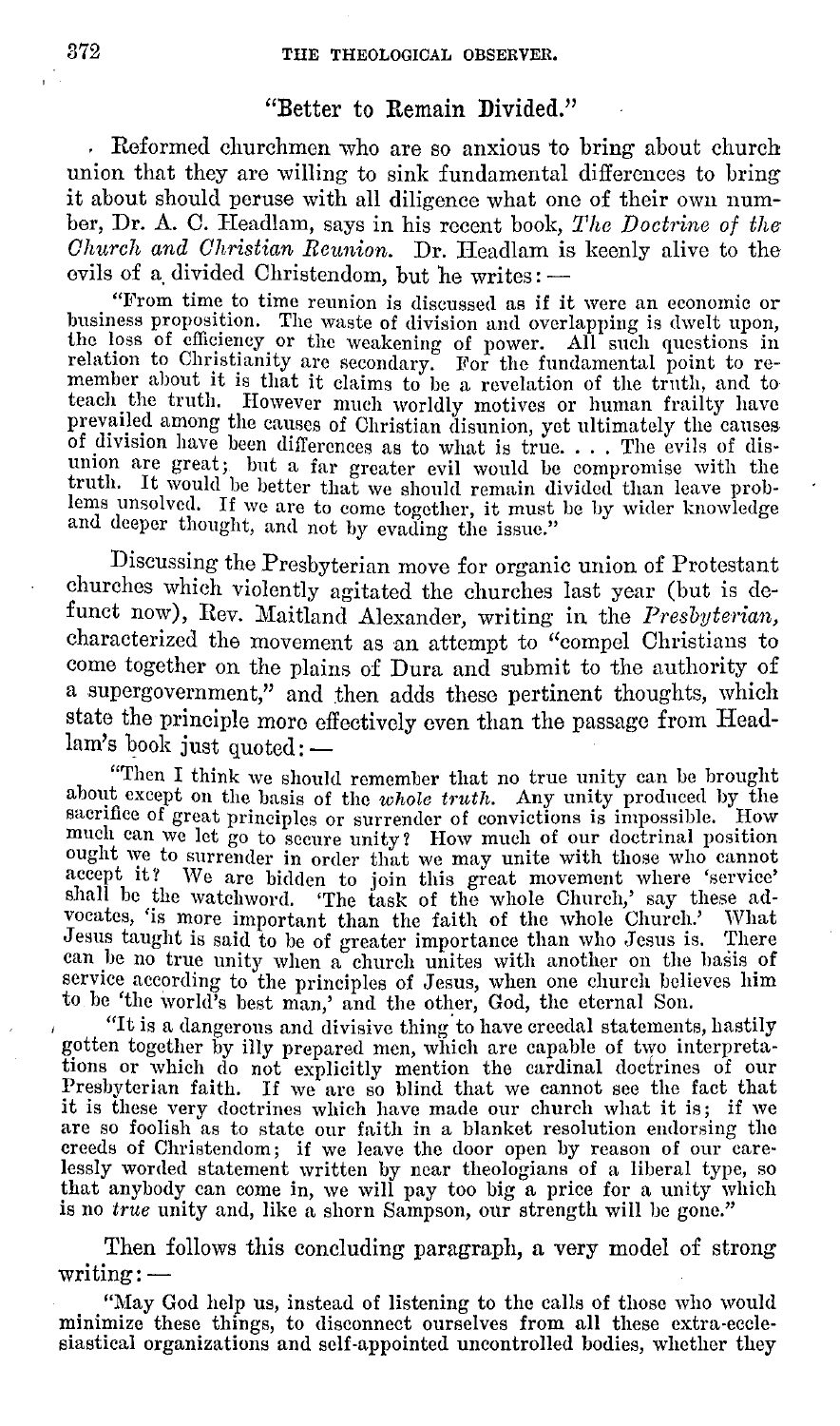be councils, federations or associations, and let us reaffirm our apostolic faith, work under our apostolic government, and practise our apostolic methods. \Vhen we are called by Arabians, Ashdodites, and Ammonites to meet on the low levels of the plains of Ono, let us answer, as Nehemiah did: 'I am doing a great work so that I cannot come down.'"

#### **GRAEBNER.**

## **Three New Bibles.**

There have been three suggestions for a new Bible under public discussion of late. A new Bible, not in the sense of a revision of old translations, or of a new rendition into the common speech of to-day, but a new Bible in the sense of a new collection of sacred *biblia,*  which shall take the place of the Bible of the past nineteen centuries.

Comparatively little commotion was caused by the suggestion of a missionary that in foreign lands the ancient religious books of those lands should take the place of the Old Testament in the canon of Scripture. To any one who is acquainted with the mythological farrago of the Vedas and with the dull moral droning of Konfutse, this suggestion has something of the *baroque*. But it was cited with appreciation by a speaker at the recent Episcopal conference at the Cathedral in New York. *(The Church and Its American Opportunity.*  Macmillan.)

Much greater import, due to the author's distinction as a man of letters, has been attached to the series of articles by Mr. H. G. Wells, which ran in the *Saturday Evening Post* a few months ago. Mr. Wells asserted that our present Bible had "lost its power to influence men," that it dealt with conditions that no longer exist, breaking off eighteen centuries ago and passing in silence over the social problems of this day. Hence its influence has waned and "it has lost its grip." :Mr. Wells pleads for a new and better Bible, which he will name the "Bible of Civilization." It will contain a history of the whole world, and its science will be strictly up to date. Genesis is to be supplemented with the latest findings of geology, anthropology, and archeology. Leviticus is to be improved by recording the latest discoveries in medicine and the latest methods in sociology. The historical books are to be supplemented by the great facts of the world's history during its "100,000 years" and up to the present time. Tho books of the Hebrew prophets will be supplemented by the shrewd predictions of our great public men, Lloyd George, Woodrow Wilson, Clemenceau, and others.

It is pointed out by a Presbyterian editor that one's faith in this new product "is. somewhat shaken by the fact that Mr.Wells holds the exploded fallacy that knowledge is the instrument of the moral salvation of the race. Such a great historian should have discovered that ignorance was not the sole cause of the evils that oppressed the race, and that education has not been a moral regenerator." The same editor regards the claim of Mr. Wells that tho Bible has lost its hold on men as scarcely in accord with the fact that the demand for the Bible was never so great as now. "It is now being printed in 700 languages, 160 of which have been added since this century began. The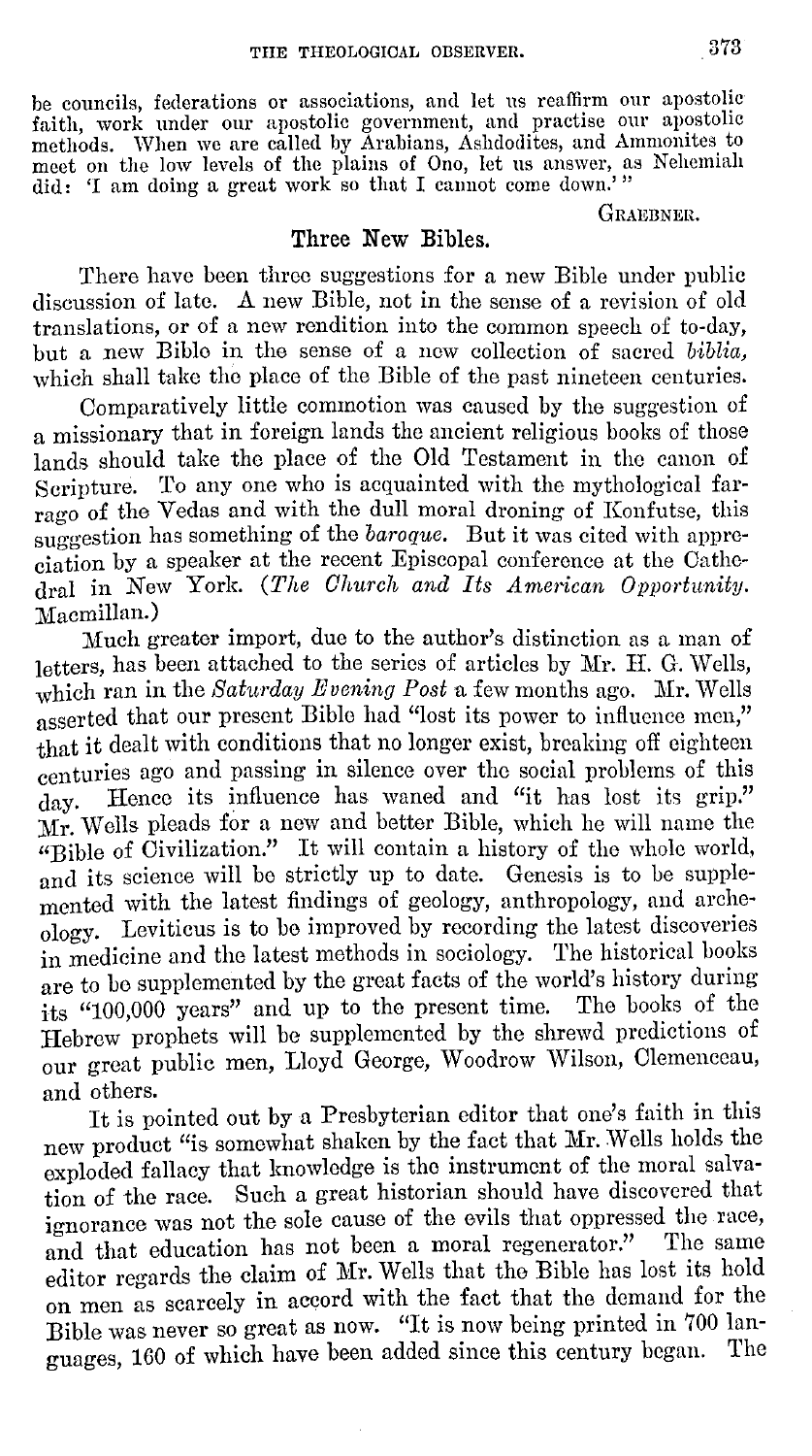gospels are being translated into forty more languages. Last year 8,655,781 copies of the whole or part of the Scriptures were sold, being a great increase over the previous year. Japan, Korea, India, and Ceylon are asking for 500,000 more copies of the entire Bible than last year, and 3,000,000 copies of the gospels. This does not look as though the Bible has 'lost its hold on men.'" The type of religion which this new Bible will represent if Mr. Wells's idea is carried out in the spirit of its author can be established from the expression of Mr. Wells on the Christian doctrines of atonement and the Lord's Supper. To Wells the doctrine of the atonement consists of "barbaric traditions and ceremonial surgeries, blood sacrifices, and the maddest barbarities of thought." The Lord's Supper was an innocent memorial feast, as given by Jesus, but the "fearful, limited, imitative men whom He left to carry on His work soon 'restored all the abominations of the antiquated religion, theology, priest, and sacrifice ... and turned the supper into a horrible blood bath and a mock cannibal meal" $-1$ Reading this, do we wonder that Mr. Wells wants to rid the world  $$ and himself - of the Bible?

Moro sparing in his criticism of Christian doctrine, yet imbued with a hatred of the Bible more intense even than that of Mr. Wells, is an article entitled *Shall Progress Reach the Bible?* which was contained in the *North American Review* of October, 1921. The author, Herbert D. Miles, a retired business man, has read enough of the higher criticism to become convinced that a need for "reverent, but fearless expurgation" of. the Bible must be recognized. "A. need for expurgation cries to heaven." People should "face the problem of the Bible's deficiencies, inconsistencies, redundancies." Vast multitudes, possibly fifty millions, in this country alone, remain outside the Church because "the Church and the Bible ask them to believe, and to subscribe to, much that they cannot believe." So let us first remove from this Bible "that which is plainly unedifying" - "the obsolete and confused ritual regulations of Leviticus and Deuteronomy," "Jonah and similar pure fiction," "accounts of a fierce and savage warfare; endless genealogies." 'fhen there should be "a decided condensation of the prophets." Most of the miracles, etc., ought to go by the board. People have been "victims" of a "Holy Bible" and "hence have ceased to pray." "They have learned of Noah and his Ark; of Lot, Samuel, Samson, Jezebel, David, Jonah. They have learned of a Virgin Birth and of other wondrous events." All this they can no longer believe. So let us cut it out of the Bible. The Resurrection story, the Ascension are accounted for by Mr. Miles on the ten times shattered myth hypothesis of Strauss.

Now, "how shall we go about the work?" Mr. Miles suggests a high commission. of ten men, to be made up of four ministers and two Protestant laymen, four "earnest and scholarly" men. to represent the ''partly agnostic" element, and possibly two Roman Catholics. The new Bible would have a first part containing what is best in the Old Testament, - "Legend put as legend, its 'holiness' removed." The second part would contain selections from our New Testament, but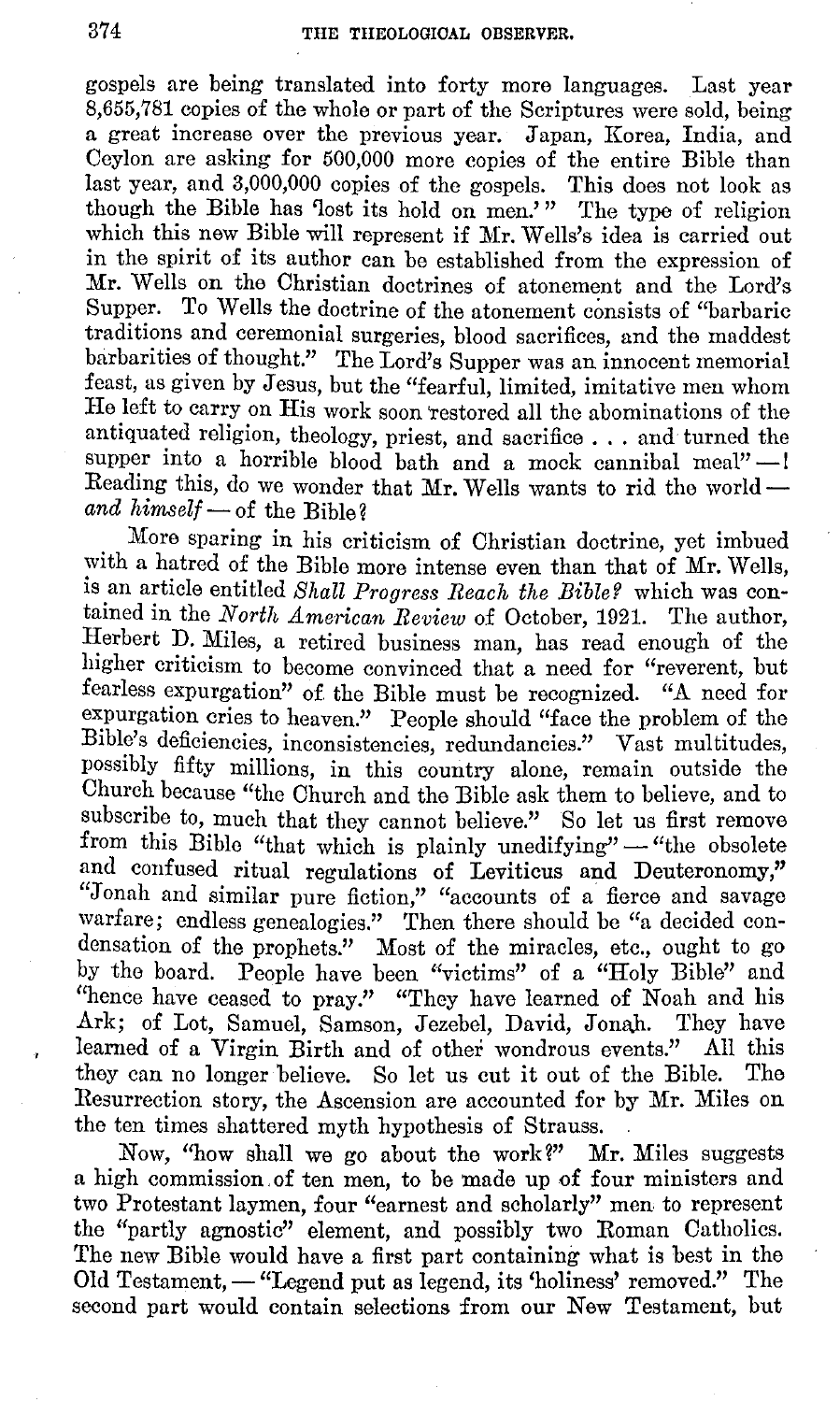omitting the "controversial matter"  $\sim$  anything that offends the un-<br>believer). To this part would be added a section which Mr. Miles To this part would be added a section which Mr. Miles calls a recapitulation, "in no sense a creed," (oh, dear, no!) "a constitution for all churches and all peoples, the principles of Christianity." This section would undoubtedly contain space for what This section would undoubtedly contain space for what Mr. Miles elsewhere calls "the ancient and inherently noble ideas of religion and pantheism," which he had once discussed with Mr. Burroughs.

The Christian world will not go into paroxysms about these blasphemous proposals. They belong to the still-born monsters of antichristian thought. They possess neither power nor spirit nor beauty. Long after the world has forgotten that there has been a retired business man by the name of Miles or even an author known as II. G. Wells, long after the magazine which contained the article of the one, long after the books of the other have been dumped into a rubbish heap of defunct literature, the Bible will remain the message of God to a sinful world, "moveless as Gibraltar amid its ocean tides."

GRAEBNER.

#### **Ordaining Women** as Deacons.

As regards the overture sent down to the presbyteries this year on ordaining women as deacons, the *Presbyterian* (September 29, 1921) recommends that the overture be answered in the negative, and that for two chief reasons. Quoting in part, we read: "The ordaining of woman to any office in the Church is placing upon her grave duties and responsibilities which God never put upon her, and in so far as she is faithful to these vows and obligations, in just so far must she neglect other duties which rightly belong 'to her. There is the work of the deaconess found in the early Church and provided for in our own Church at present, which affords her an orderly way of carrying on work for which she is eminently fitted and which is intimately associated with, and strengthened by, her experience in the home. But to ordain and obligate her to the full work of the deaconate as described in Scripture and in our Form of Government is to 'put upon her burdens not intended for her. The women of the Church are doing noble service now, and they have done nobly through ages, and the modern attempt of abnormal women and weak men to put more obligations 'on them should be rebuked. If women are to be ordained, faithfulness will mean decidedly more obligation, or else ordination means nothing. If ordination is appointed for one office, in the nature of the case it becomes open for other offices. We are persuaded that the present overture is intended as a door-opener on both the eldership and the ministry.

''In the second place, ordination is appointed of God. He determines its significance and its application. God has honored woman in all the history of the Church, and while He has accomplished through her greater things than He ever accomplished through man [ ?], yet there is not a single explicit case of a woman being ordained by divine authority. It is presumptive, therefore, for the Church to attempt what God has never instituted."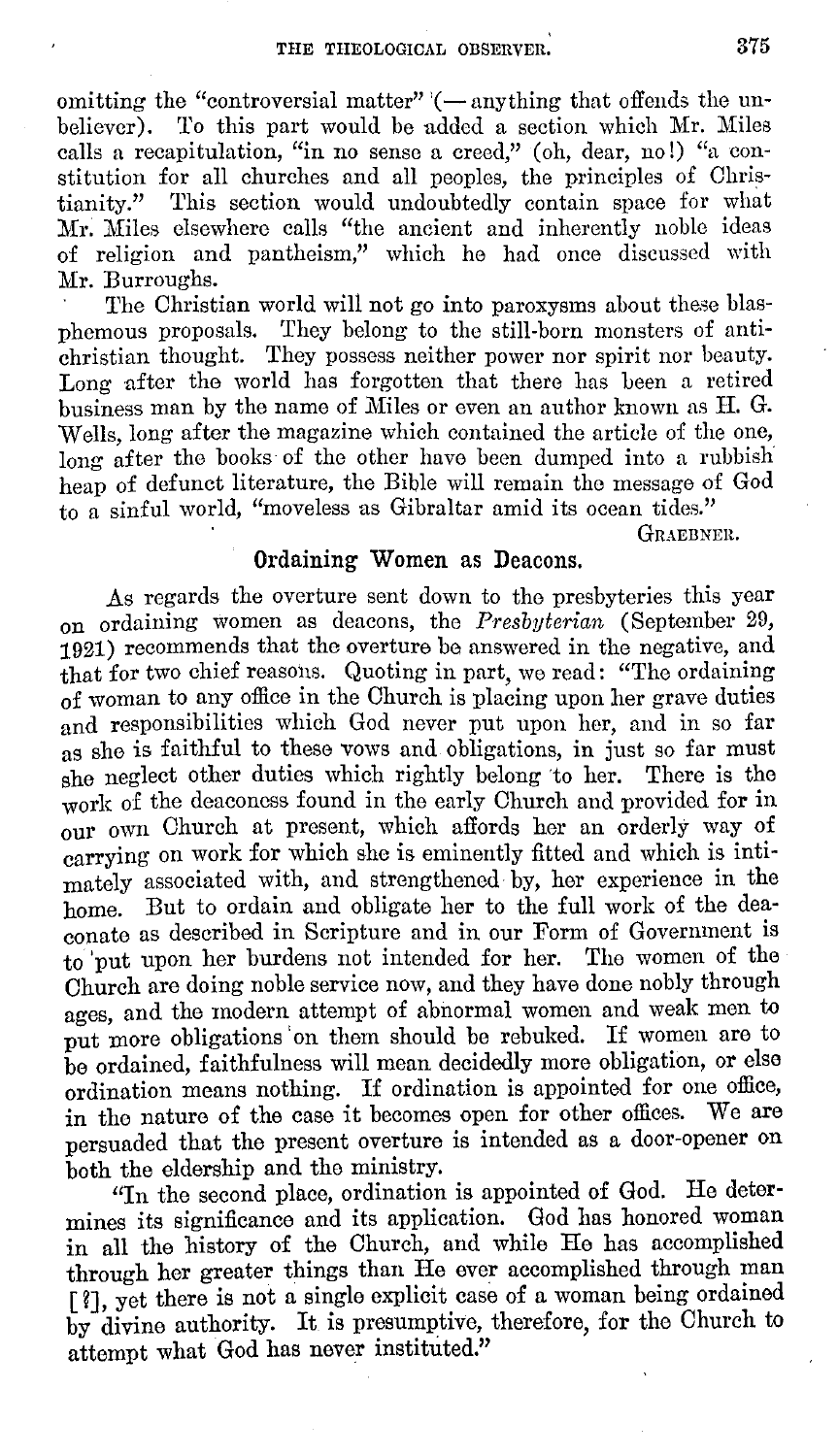In 1 Cor. 14, 34. 35 and 1 Tim. 2, 12 Paul has clearly outlined the restrictions which God has placed upon woman's place and work in the Church, and these restrictions obtain as long as churches 'are composed of both men and women. In 1 Cor.14, 34. 35 Paul declares it a shame for women to speak in the Church, because in so doing they step out of their proper place, act in this respect as if they were men, assume what docs not belong to them, and hence do what God forbids. "It is not permitted unto them to speak, but they are commanded to be under obedience, as also saith tho Law." In 1 Tim. 2, 12 Paul identifies public speaking with public teaching, which he forbids because by undertaking to teach publicly woman usurps authority over man. "I suffer not a woman to teach, nor to usurp authority over the man, but to be in silence." The lesson set forth in both passages is precisely the same, and in determining the issue involved m the aforenamed discussion, proper emphasis ought to be laid upon the clear truths pointed out in both. Neither abstract discussion nor philosophic argumentation will settle the matter. Scripture alone must decide the issue. MUELLER.

# Psychoanalysis and Vigorous Evangelism.

"At first thought there would seem to be little in common between psychoanalysis and the vigorous evangelism that preaches the awfulness of\_ sin and its eternal consequences," says the *Biblical Review*  (October, 1921). "However, the *Christian Century,* a journal entirely free from excess in the direction of theological conservatism, finds that they agree as to the peril of sin lodged in the depth of the soul, and editorially makes this comment: -

"Psychoanalysis is the latest fad among the sciences. Without discussing here its merits or its demerits, it is interesting to consider one particular in which the psychoanalyst and the old-fashioned evangelical preacher agree. It pays to give attention to one's sins. The psychoanalyst says that so long as perverted desires are concealed in the bottom of our minds and half forgotten, they constitute a continual moral menace to us. If they are brought out into the light of day and given their just sentence, they will soon be robbed of their power. The old-fashioned preacher thought that it was worth while to preach against sin. Sinners in the past were made to tremble in the presence of an angry God. Too. many modern preachers have ' thought that a true and adequate psychology of virtue lay in directing the thoughts toward the beautiful. Without knowing it many of these modernists have practised Christian Science on sin, if not by denying its existence, then by completely ignoring it as a factor in individual and social life. The older evangelical preacher made the startingpoint of all his work the arousal of the conscience of his hearers. Without the sense of sin there could be no repentance and no forgiveness." We know that modern preachers who ignore sin in their preaching are altogether wrong both as to their theology and their psychology. However, also the old evangelical preacher of the brain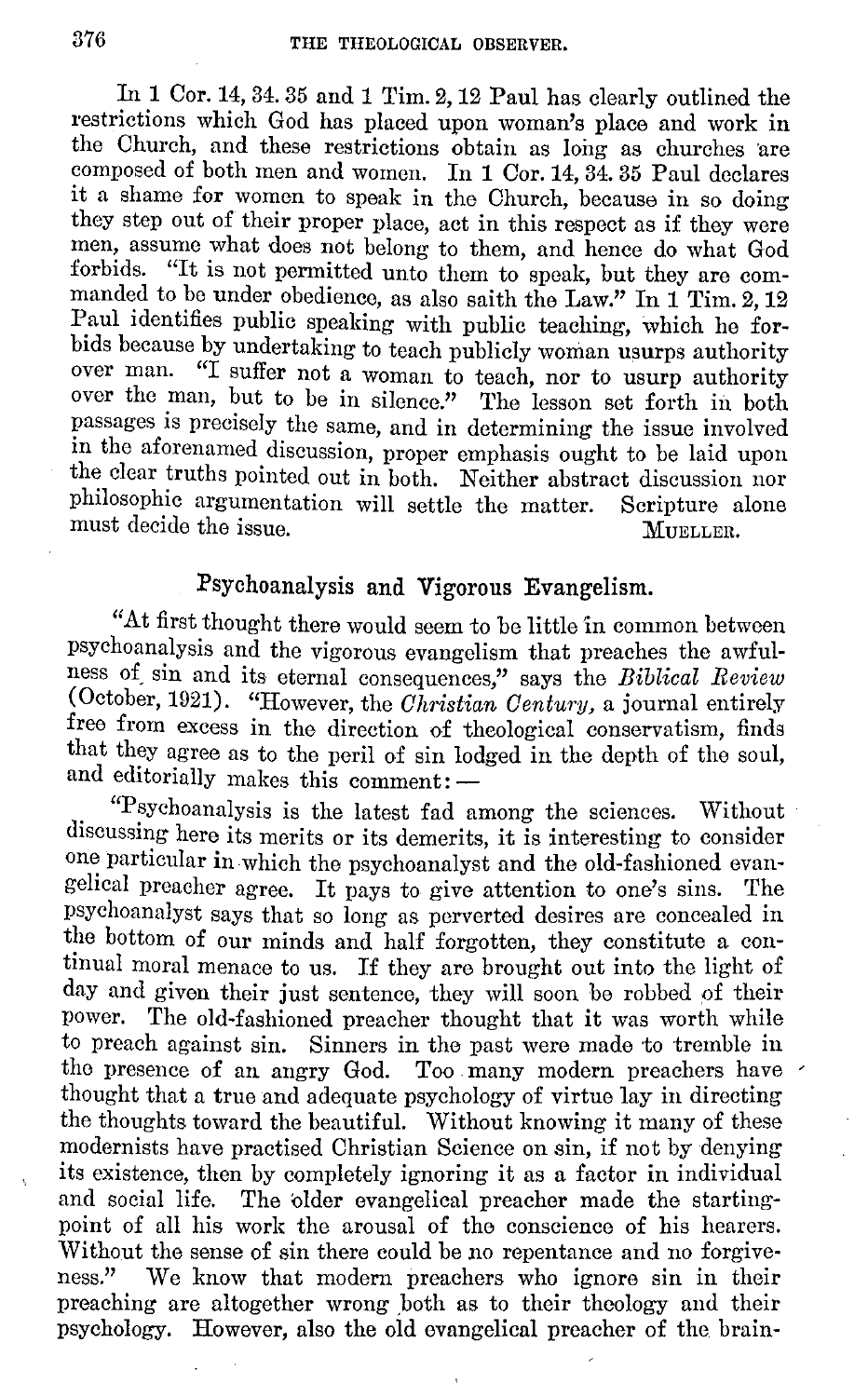storm, revivalistic type was wrong, for he confounded feeling with faith. Rightly dividing the Word of God by properly applying Law and Gospel is both good theology and good psychology, and the only way to convert sinners. MUELLER. way to convert sinners.

#### **An Admission.**

In an article on "The Rise of Rationalism among Northern Baptists" the *Watchman-Examiner* of September 29, 1921, says: --

"Our present battle is a fight for our very existence  $-$  a fight for the foundations of faith  $-$  an attempt at a tremendous grappling with subtle philosophical and theological heresies. And we are none too well prepared for the struggle intellectually. But just as we have won against ecclesiastical tyranny, against Protestant prejudice and . Roman contempt and against dissensions in our own ranks, so we shall win the fight with the present soul-destroying rationalistic movement. The Congregationalists have largely lost this fight and have no consistent evangelical character left as a denomination. The Presbyterians, with their higher *per capita* of educated people, have avoided most of the pitfalls of the hour and, while still struggling, have practically won the hard conflict. The Methodists are in the balance. The Baptists are awakening to the deadly poison at work, and they will win another victory to add to the goodly record of a people over whom evidently the living God keepeth guard." evidently the living God keepeth guard."

#### Spiritual Healing and Demoniacal Possession.

The movement for the revival of spiritual healing in tho Church is growing. At least two organizations have come into being within the Church of England for that purpose - the Guild of Health and the Spiritual Healing Fellowship. The chairman of the former, the Rev. H. Anson, considers that the clergy should be healers as well as preachers. Courses in psychotherapy and psychoanalysis, he says,  $\tilde{\text{output}}$  to be included in the training of divinity. "Broadly speaking, this would be a logical development of the traditional Christian religion, which has always recognized the power of suggestion. This power in effecting cures was extensively employed by priests in earlier days. They were psychotherapists, although the credit of the cures may have gone to the bones of the saints, which were in some cases no more than mutton bones." The Spiritual Healing Fellowship is founded on the belief that "the recovery of the attitude of mind and spirit which is able to appropriate the divine benediction of Christ's healing, will bring with it new vision and faith for the healing of all other scourges." The Fellowship proposes to establish a London center, with "an open chapel as a sanctuary of divine peace and healing, frequent spiritual ministrations, and offices for clerical help and interviews"; and also, if funds can be obtained, "a hostel under proper medical supervision in which those in mental darkness may receive· spiritual healing as well as necessary medical treatment."

At a conference at the church house, convened by the Spiritual Healing Fellowship, **Dr.** Montague Lomax, the mental specialist,.